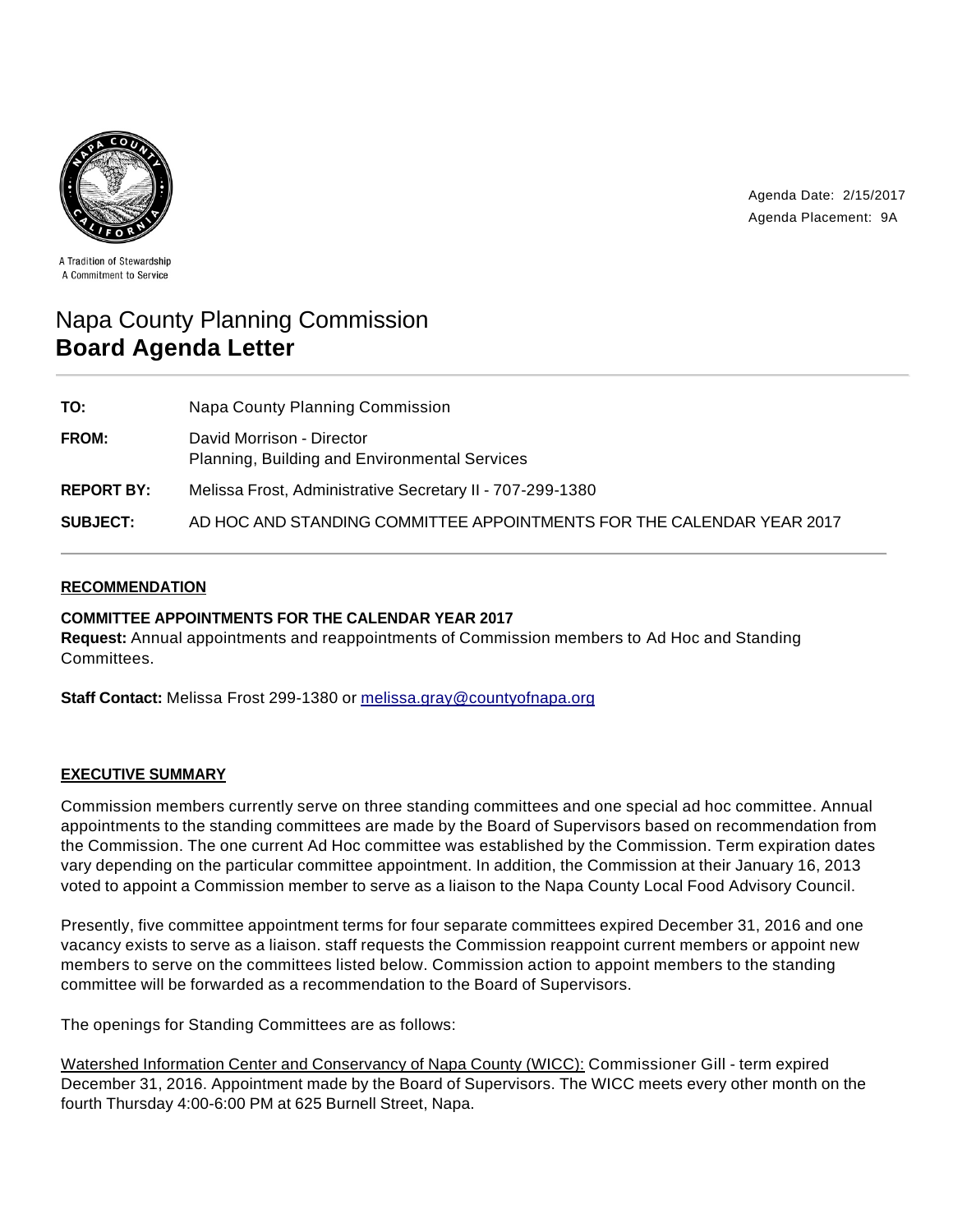Napa County Airport Advisory Commission: Commissioner Basayne - term expired December 31, 2016. Appointment made by the Board of Supervisors. The AAC Meetings are held the first Monday of the month at noon at the Napa County Airport, 2030 Airport Road, Napa.

Wildlife Conservation Commission: Commissioner Phillips - term expired December 31, 2016, as well as, resigned from the Planning Commission in November 2016. Appointment made by the Board of Supervisors. Commission meetings are held quarterly on Mondays 4:00-6:00 PM and location is held at the Napa Main Library, 500 Coombs Street, Napa or at various site locations.

The opening for the Ad Hoc Committee is as follows:

Climate Action Plan Ad Hoc: Commissioners Basayne and Cottrell - term expired December 31, 2016. Appointment made by the Commission. Meetings are held on an as needed basis.

The opening for the Commission Liaison appointment is as follows:

Napa County Local Food Advisory Council: There are no expiration terms associated with this representation. Since Commissioner Phillips resigned from the Planning Commission in November, a new Commissioner will need to be appointed. Special meetings are held every other month at various locations.

## **Proposed Actions:**

- 1. Recommend one member to the Board of Supervisors for appointment to the Watershed Information and Conservancy Center (WICC);
- 2. Recommend one member to the Board of Supervisors for appointment to the Airport Advisory Commission;
- 3. Recommend one member to the Board of Supervisors for appointment to the Wildlife Conservation Commission;
- 4. Appoint two members to an ad hoc committee related to development of a Climate Action Plan for the unincorporated Napa County; and
- 5. Appoint one member to the Napa County Local Food Advisory Council.

### **FISCAL IMPACT**

Is there a Fiscal Impact? No

### **ENVIRONMENTAL IMPACT**

The proposed action is not a project as defined by 14 California Code of Regulations 15378 (State CEQA Guidelines) and therefore CEQA is not applicable.

### **BACKGROUND AND DISCUSSION**